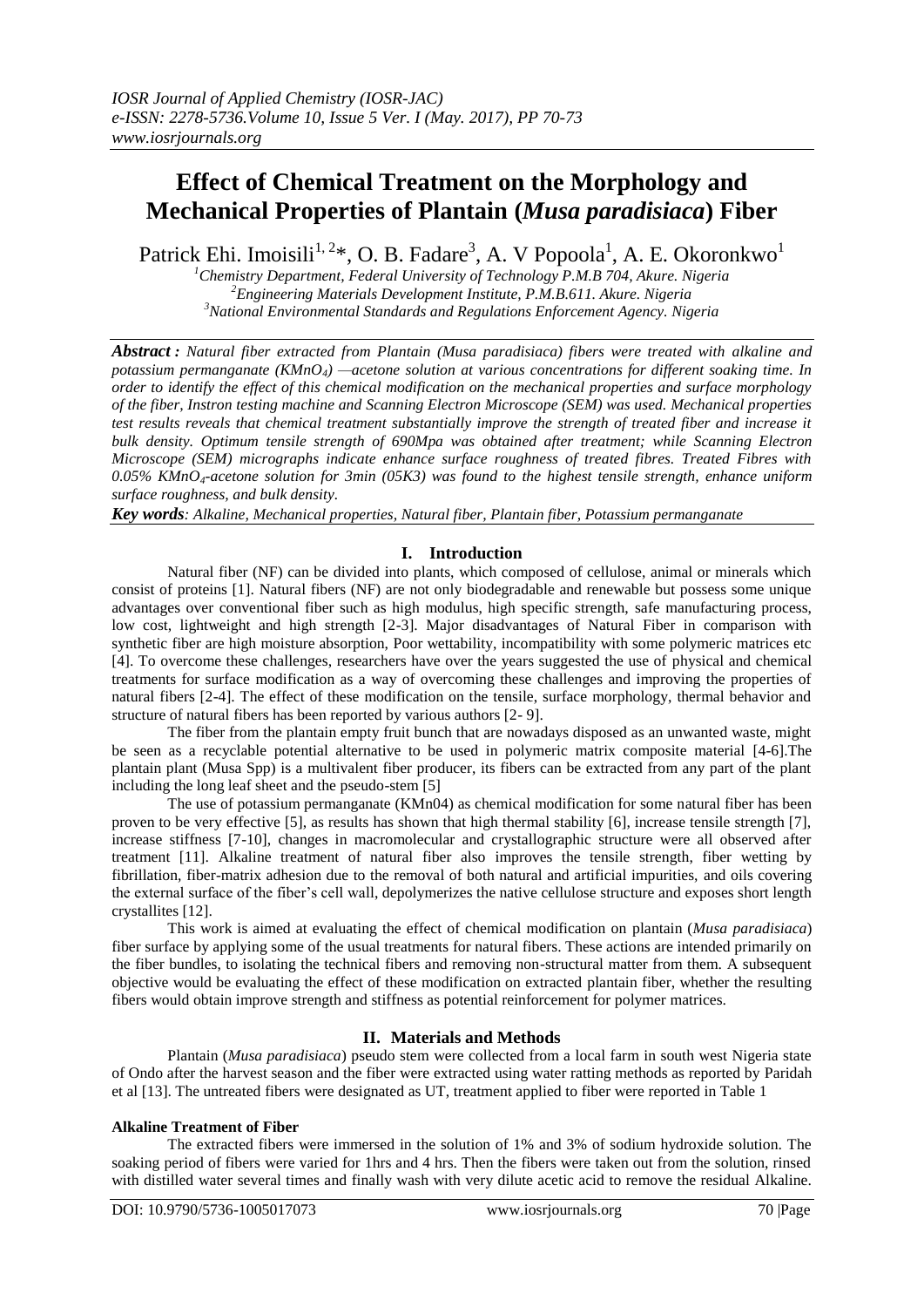Neutrality of the fibers was checked by PH paper. The fibers were dried at room temperature for 24 hours, after which the fibers were place in an air circulating oven at  $60^{\circ}$ C, for 6hours until the fiber gets constant weight. The fibers were designated as 1N1, 1N4, 3N1 and 3N4. The prefixes of 'N' denote the concentration of the alkaline solution whereas the suffixes of 'N' represent the immersion time of the fiber in the solution in hours.

### **Permanganate Treatment of Fiber**

The extracted fibers were treated as describe by Annapurna et.al. [10]. KMnO4-acetone solution having concentration of 0.01% and 0.05%, was used to treat the fiber for a period of 1 and 3 minutes each, after which the solution was decanted and the fibers washed with acetone to remove excess solution present in the fibers. Finally, the fibers were dried at  $60^{\circ}\text{C}$  in a vacuum oven for 12 hrs. Untreated fiber was denoted as UT and treated fibers are designated as 01K1 01K3, 05K1 and 05K3 respectively. Here K symbolizes to KMnO4 treatment. The prefixes of K denote the concentration of KMnO<sub>4</sub> acetone solution i.e. 01, 05, for 0.01% and 0.05% concentrations respectively. However, the suffixes of K denotes the soaking time for the fibers in the solution in minutes.

| <b>Categories</b> | <b>Chemical Treatment</b>                  |  |  |
|-------------------|--------------------------------------------|--|--|
| UT                | Untreated plantain fibers                  |  |  |
| 1 <sub>N1</sub>   | 1% sodium hydroxide solution for 1 hour    |  |  |
| 1N4               | 1% sodium hydroxide solution for 4 hour    |  |  |
| 3N1               | 3% sodium hydroxide solution for 1 hour    |  |  |
| 3N4               | 3% sodium hydroxide solution for 4 hour    |  |  |
| 01K1              | 0.01% KMnO4-acetone solution for 1 minutes |  |  |
| 01K3              | 0.01% KMnO4-acetone solution for 3 minutes |  |  |
| 05K1              | 0.05% KMnO4-acetone solution for 1 minutes |  |  |
| 05K3              | 0.05% KMnO4-acetone solution for 3 minutes |  |  |

**Table 1**: Chemical Treatment applied on plantain fiber

### **Mechanical Properties of Fiber**

Tensile tests were carried out on both untreated and treated fibers according to ASTM D 3822 at room temperature on a universal Instron testing machine model 3369, with 25 N as load cell full range. Fibers were tested in the as-received state at a gauge length of 10 mm in displacement control and at a crosshead speed of1 mm/min. Density measurements of treated and untreated fibers were done as per ASTM D3800-99. Untreated and treated plantain fibers were examined under a Zeiss Gemini Scanning Electron Microscope (SEM) to see the effect of chemical modification on their surface properties.

## **III. Results and Discussions**

The mechanical properties of treated and untreated plantain fiber are reported in Table 2. Plantain fibers exhibit the single linear elastic deformation until failure with no plastic deformation, which is typical of vegetable fibers [14]. Test results reveal that both modification has greatly improve the tensile strength, young's modulus and density of the fiber , it was also observed that permanganate treatment of 0.05% for 2 minutes gave the superior tensile strength and young's modulus. Chemical modification of plantain fiber has also resulted in reduction in crystal defect and distortion after treatments, thus lead to increase in bulk density of the fibers [10]

| <b>Sample</b> | <b>Tensile Strength</b> | <b>Young's Modulus</b> | <b>Elongation at break</b> | <b>Density</b> |
|---------------|-------------------------|------------------------|----------------------------|----------------|
|               | (Mpa)                   | (Gpa)                  | $\left(\frac{0}{0}\right)$ | (g/cc)         |
| UT            | 489.54                  | 8.05                   | 3.27                       | 1.334          |
| 1N1           | 538.49                  | 8.87                   | 3.60                       | 1.362          |
| 1N4           | 611.93                  | 10.06                  | 3.89                       | 1.441          |
| 3N1           | 533.60                  | 8.78                   | 3.56                       | 1.393          |
| 3N4           | 651.09                  | 11.51                  | 4.02                       | 1.530          |
| 01K1          | 523.81                  | 8.61                   | 3.50                       | 1.372          |
| 01K3          | 675.57                  | 11.59                  | 4.07                       | 1.359          |
| 05K1          | 543.39                  | 8.94                   | 3.63                       | 1.353          |
| 05K3          | 690.25                  | 13.28                  | 4.40                       | 1.544          |

**Table 2:** Various crystallographic and physical parameters of for Untreated and KMnO<sub>4</sub> Treated Fibers

SEM micrographs of untreated and treated fiber are shown in Fig. 1(a-e).it was observed in the untreated fiber (Fig 3a), that the fiber surface was smooth, covered with waxes and other impurities. The surface roughness of the fiber was increased with increase in concentration of alkaline solution from 1% to 3% this may be due to the partial removal of hemicellulose; lignin and substantial removal of surface impurities from the fiber hence provided a rough surface to the fiber and the fibrous region became more pronounced. Maximum surface roughness for alkaline treated fiber was observed for 3N4 fiber. The SEM of permanganate treated fibers revealed that the fiber becomes rough and fibrillated, increase in  $KMnO<sub>4</sub>$  treatment also resulted in increases of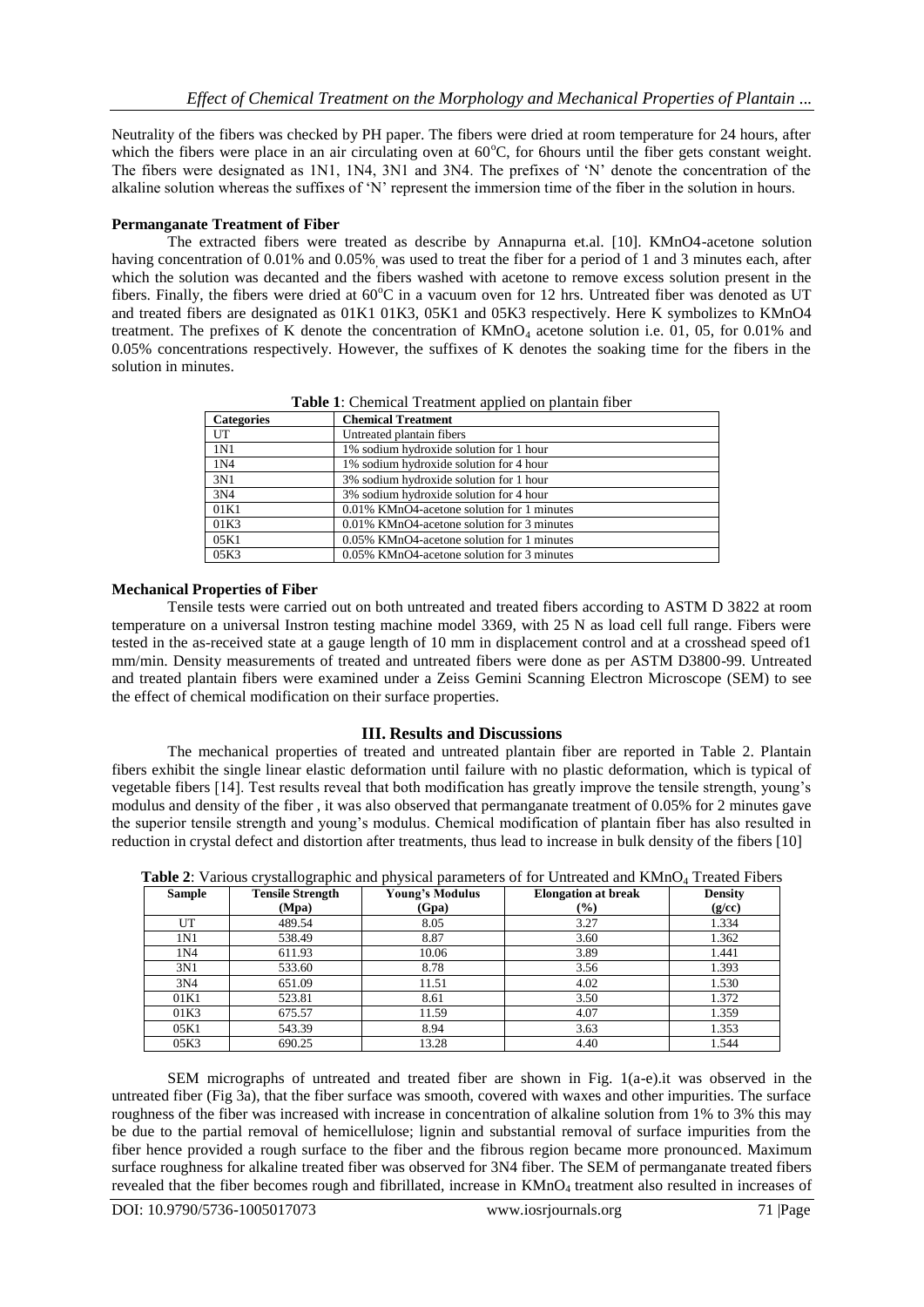fiber roughness. 05K3 fiber showed uniform surface roughness of the fiber. This might be due to the effective oxidation of the fiber surface when it is soaked in 0.05% of concentration of KMnO4 – acetone solution for 3 min which lead to the better roughness of the fiber due to the removal of lignin, waxy material along with the impurities from the fiber



**Figure 1**: Longitudinal morphology of plantain fibers (a) UT (b) 1N4 (c) 1N4 (d) 01K3 (e) 05K3

# **IV. Conclusion**

The effect of chemical treatment on the mechanical properties of natural fiber extracted from Plantain (Musa paradisiaca) has been studies using alkaline and potassium permanganate. Result obtain shows that permanganate treated fibers has superior tensile strength, young's modulus than that of alkaline treatment. Surface morphology shows that chemical treatment increase fiber roughness by the substantial removal of surface impurities. As a general point, Chemical treatment has substantially improve the mechanical properties of Plantain (*Musa paradisiaca*) fiber and thus make the fiber more permeable to resin when used as composite reinforcement,

DOI: 10.9790/5736-1005017073 www.iosrjournals.org 72 |Page